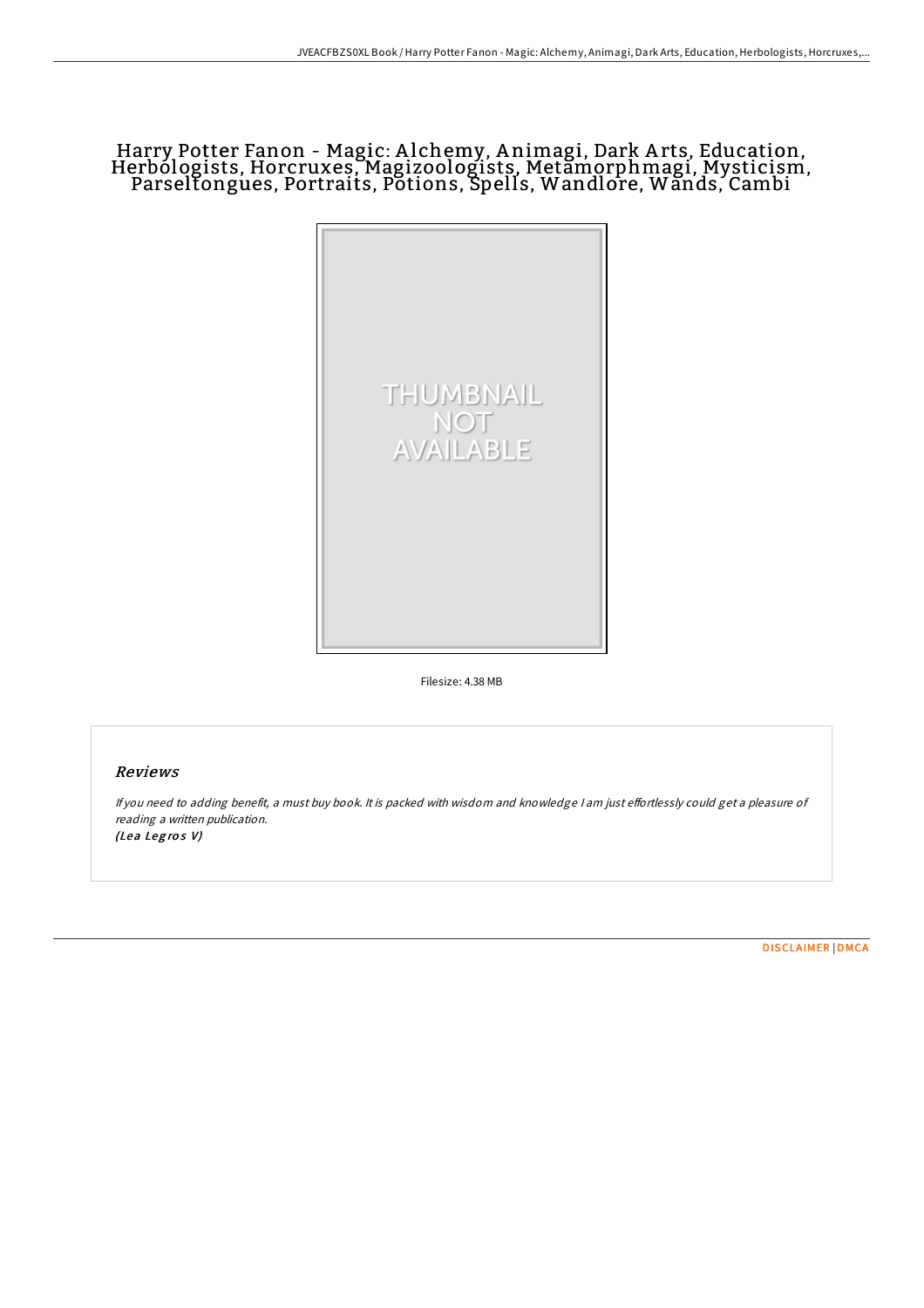## HARRY POTTER FANON - MAGIC: ALCHEMY, ANIMAGI, DARK ARTS, EDUCATION, HERBOLOGISTS, HORCRUXES, MAGIZOOLOGISTS, METAMORPHMAGI, MYSTICISM, PARSELTONGUES, PORTRAITS, POTIONS, SPELLS, WANDLORE, WANDS, CAMBI



To get Harry Potter Fanon - Magic: Alchemy, Animagi, Dark Arts, Education, Herbologists, Horcruxes, Magizoologists, Metamorphmagi, Mysticism, Parseltongues, Portraits, Potions, Spells, Wandlore, Wands, Cambi eBook, you should follow the button below and save the document or get access to other information which are relevant to HARRY POTTER FANON - MAGIC: ALCHEMY, ANIMAGI, DARK ARTS, EDUCATION, HERBOLOGISTS, HORCRUXES, MAGIZOOLOGISTS, METAMORPHMAGI, MYSTICISM, PARSELTONGUES, PORTRAITS, POTIONS, SPELLS, WANDLORE, WANDS, CAMBI book.

Books LLC, Wiki Series, 2016. Paperback. Book Condition: New. PRINT ON DEMAND Book; New; Publication Year 2016; Not Signed; Fast Shipping from the UK. No. book.

 $\begin{array}{c} \hline \end{array}$ Read Harry Potter Fanon - Magic: [Alchemy,](http://almighty24.tech/harry-potter-fanon-magic-alchemy-animagi-dark-ar.html) Animagi, Dark Arts, Education, Herbologists, Horcruxes, Magizoologists, Metamorphmagi, Mysticism, Parseltongues, Portraits, Potions, Spells, Wandlore, Wands, Cambi Online

 $\mathbb F$  Download PDF Harry Potter Fanon - Magic: [Alchemy,](http://almighty24.tech/harry-potter-fanon-magic-alchemy-animagi-dark-ar.html) Animagi, Dark Arts, Education, Herbologists, Horcruxes, Magizoologists, Metamorphmagi, Mysticism, Parseltongues, Portraits, Potions, Spells, Wandlore, Wands, Cambi